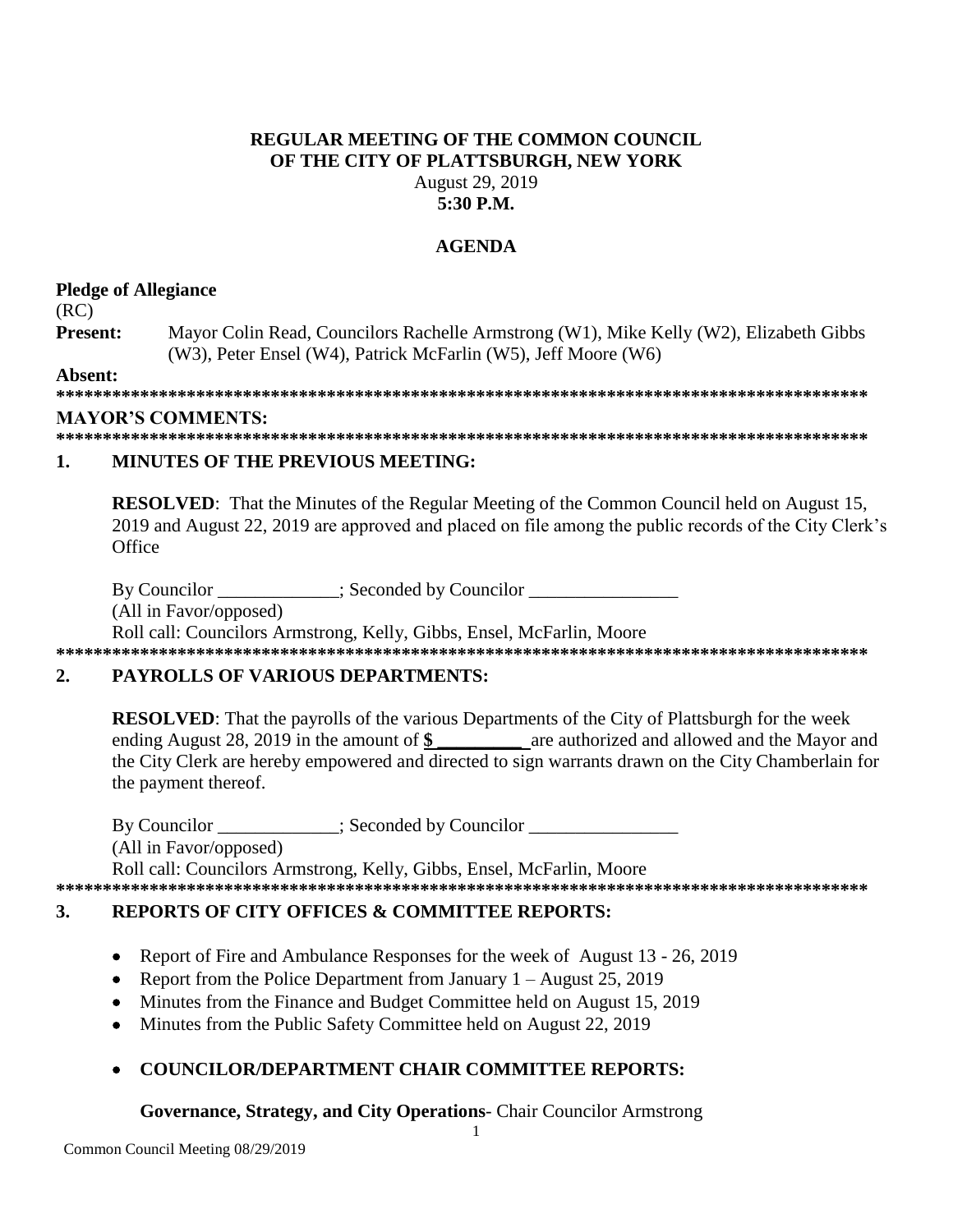City Infrastructure – Chair Councilor Moore

**Finance and Budget – Chair Councilor Kelly** 

**Public Safety - Chair Councilor Gibbs** 

**Plattsburgh Public Library – Chair Councilor Ensel** 

**MLD - MLD Board President Councilor McFarlin** 

RESOLVED: That the reports as listed are hereby ordered received and any written reports are placed on file among the public records of the City Clerk's Office.

By Councilor \_\_\_\_\_\_\_\_\_\_\_\_; Seconded by Councilor \_\_\_\_\_\_\_\_\_\_\_\_\_\_\_\_\_\_\_\_\_\_\_\_\_\_\_\_\_\_\_ (All in Favor/opposed) Roll call: Councilors Armstrong, Kelly, Gibbs, Ensel, McFarlin, Moore 

**CORRESPONDENCE OR RECOMMENDATIONS FROM BOARDS:**  $\overline{4}$ . **None** 

#### $\overline{5}$ . **AUDIT OF CLAIMS:**

**RESOLVED:** That the bills Audited by the Common Council for the week ending August 30, 2019 in the amount of \$ are authorized and allowed and the Mayor and City Clerk are hereby authorized and directed to sign warrants drawn on the City Chamberlain for the payment thereof.

By Councilor \_\_\_\_\_\_\_\_\_\_\_\_; Seconded by Councilor \_\_\_\_\_\_\_\_\_\_\_\_\_\_\_\_\_\_\_\_\_\_\_\_\_\_\_\_\_\_\_ (All in Favor/opposed) Roll call: Councilors Armstrong, Kelly, Gibbs, Ensel, McFarlin, Moore 

#### PERSONS ADDRESSING COUNCIL ON AGENDA ITEMS ONLY: 6.

### 

#### 7. **OTHER ITEMS:**

- A. RESOLVED: In accordance with the request therefore the Common Council approves MLD to write-off:
- 1. Unpaid final bills from May 2018 in the total amount of \$16,820.62. The percentage of write-offs for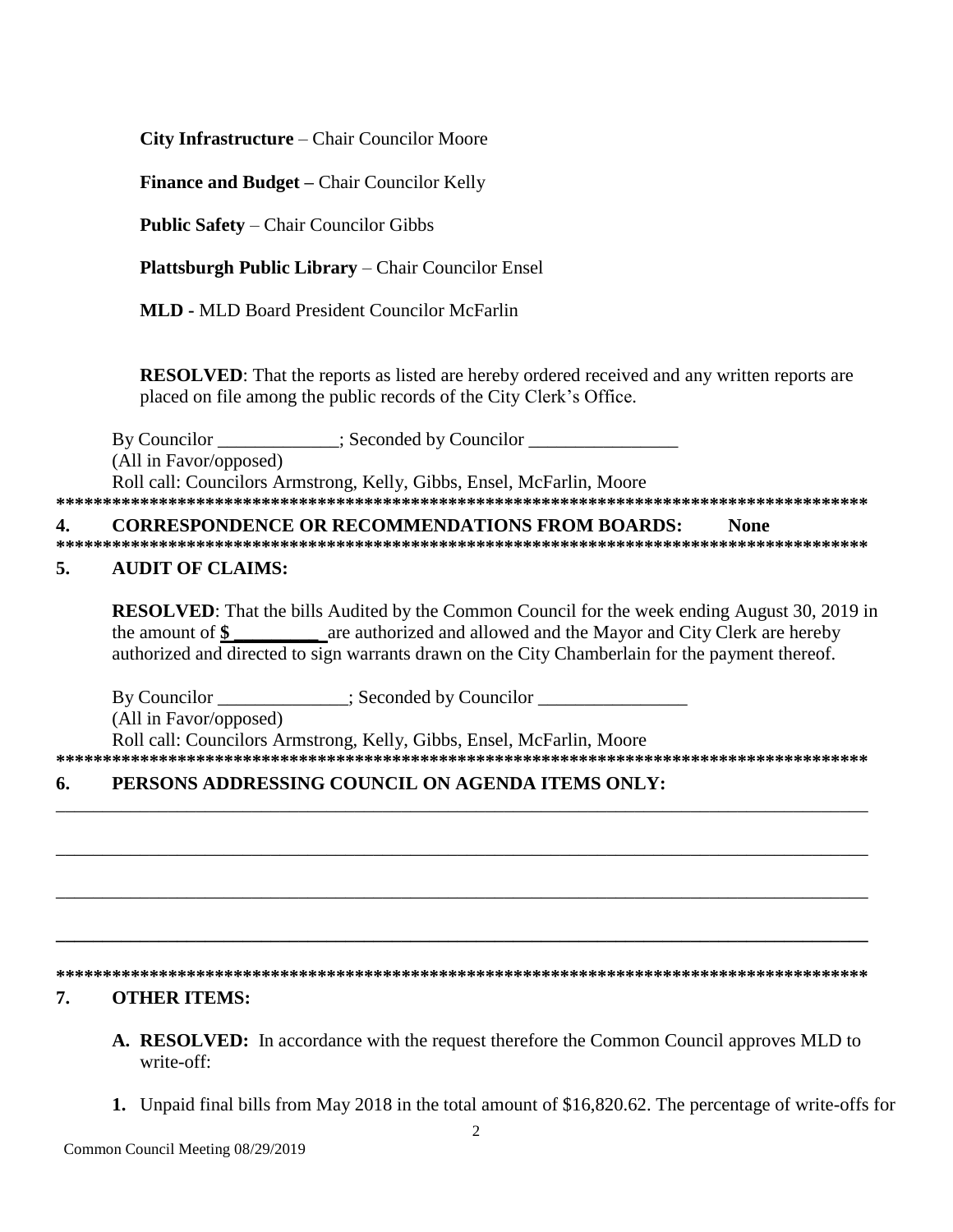this period is 1.12%.

- **2.** Unpaid final bills from June 2018 in the total amount of \$2,956.45. The percentage of write-offs for this period is .25%.
- **3.** Unpaid final bills from July 2018 in the total amount of \$4,005.76. The percentage of write-offs for this period is .35%.

By Councilor \_\_\_\_\_\_\_\_\_\_; Seconded by Councilor \_\_\_\_\_\_\_\_\_\_\_\_\_\_\_\_\_\_\_\_\_\_\_\_\_\_\_\_\_\_\_\_\_

Roll call: Councilors Armstrong, Kelly, Gibbs, Ensel, McFarlin, Moore

**ACTION TAKEN:** Adopted \_\_\_\_\_ Defeated \_\_\_\_\_ Withdrawn Tabled

Follow up Action:

**\*\*\*\*\*\*\*\*\*\*\*\*\*\*\*\*\*\*\*\*\*\*\*\*\*\*\*\*\*\*\*\*\*\*\*\*\*\*\*\*\*\*\*\*\*\*\*\*\*\*\*\*\*\*\*\*\*\*\*\*\*\*\*\*\*\*\*\*\*\*\*\*\*\*\*\*\*\*\*\*\*\*\*\*\*\*\*\*\*\***

**B. RESOLVED:** In accordance with the request therefore the Common Council approves request from the Alliance for Positive Health to waive \$200 stage trailer use fee (adopted August 8, 2019) for the SPARCC (Substance Abuse Prevention and Recovery of Clinton County) "Live Well Be Well" event on Saturday, September 21, 2019 held at Macomb Park, Schuyler Falls, New York because they are a notfor-profit.

By Councilor \_\_\_\_\_\_\_\_\_\_; Seconded by Councilor \_\_\_\_\_\_\_\_\_\_\_\_\_\_\_\_\_\_\_\_\_\_\_\_\_\_\_\_\_\_\_\_\_

Discussion:

Roll call: Councilors Armstrong, Kelly, Gibbs, Ensel, McFarlin, Moore

**ACTION TAKEN:** Adopted \_\_\_\_\_ Defeated \_\_\_\_\_\_ Withdrawn \_\_\_\_\_ Tabled \_\_\_\_\_ Follow up Action:

**\*\*\*\*\*\*\*\*\*\*\*\*\*\*\*\*\*\*\*\*\*\*\*\*\*\*\*\*\*\*\*\*\*\*\*\*\*\*\*\*\*\*\*\*\*\*\*\*\*\*\*\*\*\*\*\*\*\*\*\*\*\*\*\*\*\*\*\*\*\*\*\*\*\*\*\*\*\*\*\*\*\*\*\*\*\*\*\*\*\***

**C. RESOLVED:** In accordance with the request therefore the Common Council approves closing the following streets for the 2019 Battle of Plattsburgh Commemoration:

**September 13th:** City Hall Place from Cornelia to Bridge, Court and Trinity Square from Margaret to City Hall Place 5-11pm. 2 pm to 11 pm.

**September 14th**: for Parade: Cumberland Ave. from Margaret to Sailly close at 10 am to through traffic but allow local residents and business related vehicles permission to enter. Close to all traffic except emergency cases from 12:45 until parade clears the area. Also eastern end of Durand and Lorraine from Ianelli. Bridge street from Durkee to Macdonough during the parade.

**September 14th**: for Battle Reenactment: from 9:00am-11:30 am. Bridge Street City parking Lot, down to Charter Communications (Veterans lane).

**September 15th:** for Kid's Parade, Muster & Games: from 10am-3pm, Court, Trinity and City Hall Place between the lower Court Street Parking Lot and the Intersection of Cornelia and the bridge to Cumberland Avenue. End of Cumberland Ave, (Margaret Street end) to Kellogg CT for Battle Reenactment at field across from Wilcox Dock.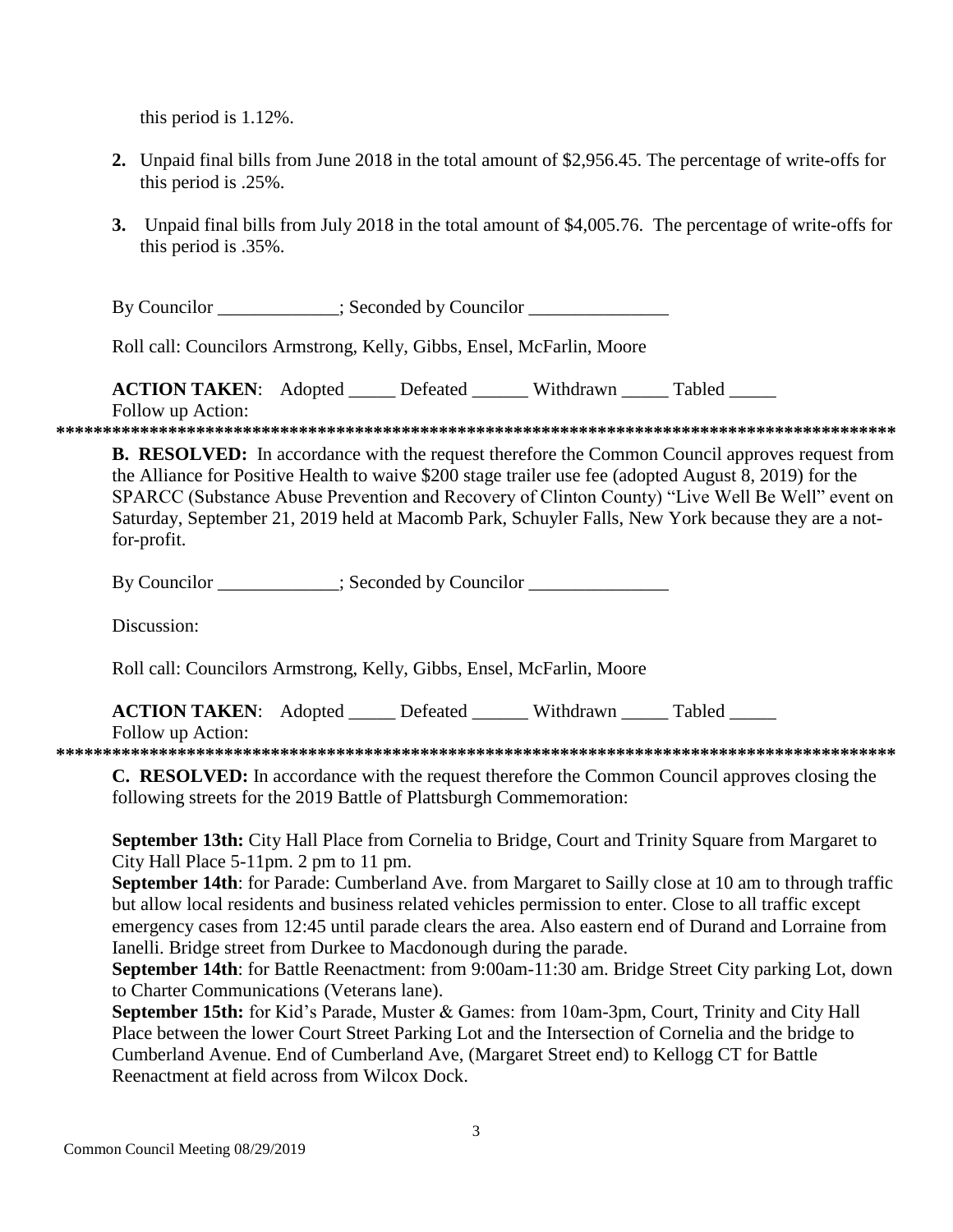|                                                                                                      | By Councilor ___________; Seconded by Councilor _______________                                                                                                                                                                                                                                                                                                                                                                                                                                        |  |  |  |  |
|------------------------------------------------------------------------------------------------------|--------------------------------------------------------------------------------------------------------------------------------------------------------------------------------------------------------------------------------------------------------------------------------------------------------------------------------------------------------------------------------------------------------------------------------------------------------------------------------------------------------|--|--|--|--|
|                                                                                                      | Discussion:                                                                                                                                                                                                                                                                                                                                                                                                                                                                                            |  |  |  |  |
|                                                                                                      | Roll call: Councilors Armstrong, Kelly, Gibbs, Ensel, McFarlin, Moore                                                                                                                                                                                                                                                                                                                                                                                                                                  |  |  |  |  |
|                                                                                                      | <b>ACTION TAKEN:</b> Adopted _____ Defeated ______ Withdrawn _____ Tabled _____<br>Follow up Action:                                                                                                                                                                                                                                                                                                                                                                                                   |  |  |  |  |
|                                                                                                      | <b>D. RESOLVED:</b> In accordance with the request therefore the Common Council approves the City<br>Chamberlain to adjust the 2019 General Fund budget by an increase of \$162,255.00 for professional<br>planning DRI GEIS preparation to be completed by Chazen Engineering for the environmental analysis<br>of all the DRI downtown project locations. A purchase order is being presented for approval for the<br>services which requires this budget increase to be established for processing. |  |  |  |  |
|                                                                                                      | By Councilor ___________; Seconded by Councilor ______________                                                                                                                                                                                                                                                                                                                                                                                                                                         |  |  |  |  |
|                                                                                                      | Discussion:<br>Roll call: Councilors Armstrong, Kelly, Gibbs, Ensel, McFarlin, Moore                                                                                                                                                                                                                                                                                                                                                                                                                   |  |  |  |  |
|                                                                                                      |                                                                                                                                                                                                                                                                                                                                                                                                                                                                                                        |  |  |  |  |
| <b>ACTION TAKEN:</b> Adopted _____ Defeated ______ Withdrawn _____ Tabled _____<br>Follow up Action: |                                                                                                                                                                                                                                                                                                                                                                                                                                                                                                        |  |  |  |  |
|                                                                                                      | <b>E. RESOLVED:</b> In accordance with the request therefore the Common Council approves the City<br>Chamberlain to adjust the 2019 General Fund budget to include the additional cost requested by Public<br>Works to provide for materials to install the City's flooring from the Crete Center before completion of<br>the Monument Stage trailers being constructed under capital project H5110.68.<br>By Councilor ___________; Seconded by Councilor _______________                             |  |  |  |  |
|                                                                                                      |                                                                                                                                                                                                                                                                                                                                                                                                                                                                                                        |  |  |  |  |
|                                                                                                      | Discussion:                                                                                                                                                                                                                                                                                                                                                                                                                                                                                            |  |  |  |  |
|                                                                                                      | Roll call: Councilors Armstrong, Kelly, Gibbs, Ensel, McFarlin, Moore                                                                                                                                                                                                                                                                                                                                                                                                                                  |  |  |  |  |
|                                                                                                      | ACTION TAKEN: Adopted _____ Defeated ______ Withdrawn _____ Tabled _____<br>Follow up Action:                                                                                                                                                                                                                                                                                                                                                                                                          |  |  |  |  |
|                                                                                                      | <b>F. RESOLVED:</b> In accordance with the request therefore the Common Council approves the City<br>Chamberlain to adjust the 2019 General Fund budget for the City Court facility renovation and upgrade<br>costs with corresponding reimbursements to be budgeted as appropriation and estimated revenue<br>increases of \$50,000.00 each, as directed by the NYS 2019-2020 budget.<br>By Councilor ____________; Seconded by Councilor _______________________________                             |  |  |  |  |
|                                                                                                      |                                                                                                                                                                                                                                                                                                                                                                                                                                                                                                        |  |  |  |  |
|                                                                                                      | Discussion:                                                                                                                                                                                                                                                                                                                                                                                                                                                                                            |  |  |  |  |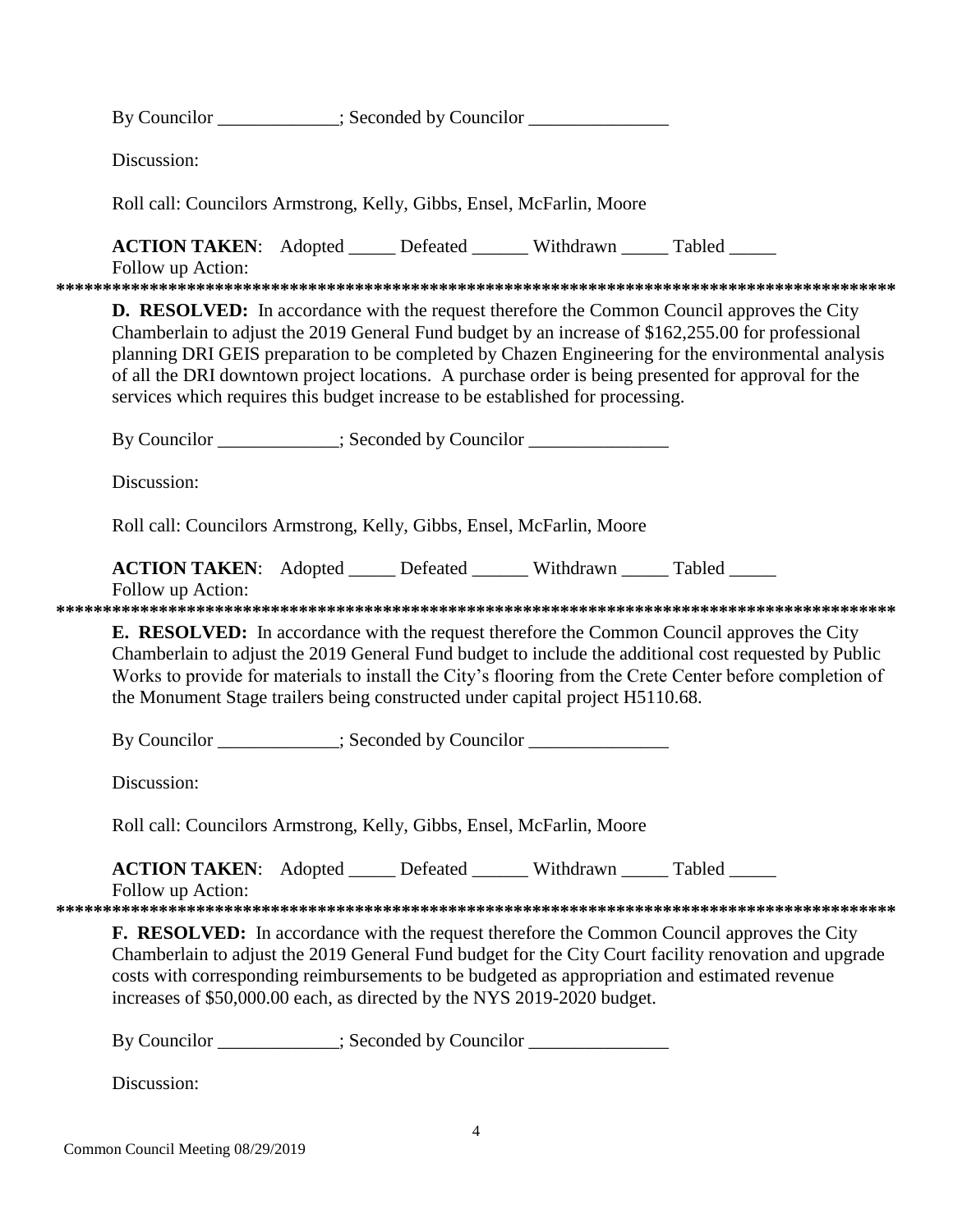Roll call: Councilors Armstrong, Kelly, Gibbs, Ensel, McFarlin, Moore

**ACTION TAKEN:** Adopted Defeated Withdrawn Tabled Follow up Action:

**\*\*\*\*\*\*\*\*\*\*\*\*\*\*\*\*\*\*\*\*\*\*\*\*\*\*\*\*\*\*\*\*\*\*\*\*\*\*\*\*\*\*\*\*\*\*\*\*\*\*\*\*\*\*\*\*\*\*\*\*\*\*\*\*\*\*\*\*\*\*\*\*\*\*\*\*\*\*\*\*\*\*\*\*\*\*\*\*\*\***

### **8. TRAVEL REQUEST:**

**A. RESOLVED:** In accordance with the request therefore the Common Council approves MLD Travel Requests for 2019:

**1**. Bill Treacy to attend Complying with Fire Protection Program in Albany, NY on Sept 26, 2019. Training required to renew my NY State Engineering License. Training and travel at no cost to the City.

**2**. Bill Treacy to attend Certified Energy Manager Training Program in Las Vegas, Nevada from December 9-13, 2019. Training required to renew my NY State Engineering License. Training and travel at no cost to the City.

By Councilor \_\_\_\_\_\_\_\_\_\_\_; Seconded by Councilor \_\_\_\_\_\_\_\_\_\_\_\_\_\_\_\_\_\_\_\_\_\_\_\_\_\_\_\_\_\_\_\_

Roll call: Councilors Armstrong, Kelly, Gibbs, Ensel, McFarlin, Moore

**ACTION TAKEN:** Adopted Defeated Withdrawn Tabled

Follow up Action: **\*\*\*\*\*\*\*\*\*\*\*\*\*\*\*\*\*\*\*\*\*\*\*\*\*\*\*\*\*\*\*\*\*\*\*\*\*\*\*\*\*\*\*\*\*\*\*\*\*\*\*\*\*\*\*\*\*\*\*\*\*\*\*\*\*\*\*\*\*\*\*\*\*\*\*\*\*\*\*\*\*\*\*\*\*\*\*\*\*\***

# **9. RESOLUTIONS FOR INITIAL CONSIDERATION: None**

**\*\*\*\*\*\*\*\*\*\*\*\*\*\*\*\*\*\*\*\*\*\*\*\*\*\*\*\*\*\*\*\*\*\*\*\*\*\*\*\*\*\*\*\*\*\*\*\*\*\*\*\*\*\*\*\*\*\*\*\*\*\*\*\*\*\*\*\*\*\*\*\*\*\*\*\*\*\*\*\*\*\*\*\*\*\*\*\*\*\***

\_\_\_\_\_\_\_\_\_\_\_\_\_\_\_\_\_\_\_\_\_\_\_\_\_\_\_\_\_\_\_\_\_\_\_\_\_\_\_\_\_\_\_\_\_\_\_\_\_\_\_\_\_\_\_\_\_\_\_\_\_\_\_\_\_\_\_\_\_\_\_\_\_\_\_\_\_\_\_\_\_\_\_\_\_\_\_\_\_

\_\_\_\_\_\_\_\_\_\_\_\_\_\_\_\_\_\_\_\_\_\_\_\_\_\_\_\_\_\_\_\_\_\_\_\_\_\_\_\_\_\_\_\_\_\_\_\_\_\_\_\_\_\_\_\_\_\_\_\_\_\_\_\_\_\_\_\_\_\_\_\_\_\_\_\_\_\_\_\_\_\_\_\_\_\_\_\_\_

\_\_\_\_\_\_\_\_\_\_\_\_\_\_\_\_\_\_\_\_\_\_\_\_\_\_\_\_\_\_\_\_\_\_\_\_\_\_\_\_\_\_\_\_\_\_\_\_\_\_\_\_\_\_\_\_\_\_\_\_\_\_\_\_\_\_\_\_\_\_\_\_\_\_\_\_\_\_\_\_\_\_\_\_\_\_\_\_\_

\_\_\_\_\_\_\_\_\_\_\_\_\_\_\_\_\_\_\_\_\_\_\_\_\_\_\_\_\_\_\_\_\_\_\_\_\_\_\_\_\_\_\_\_\_\_\_\_\_\_\_\_\_\_\_\_\_\_\_\_\_\_\_\_\_\_\_\_\_\_\_\_\_\_\_\_\_\_\_\_\_\_\_\_\_\_\_

\_\_\_\_\_\_\_\_\_\_\_\_\_\_\_\_\_\_\_\_\_\_\_\_\_\_\_\_\_\_\_\_\_\_\_\_\_\_\_\_\_\_\_\_\_\_\_\_\_\_\_\_\_\_\_\_\_\_\_\_\_\_\_\_\_\_\_\_\_\_\_\_\_\_\_\_\_\_\_\_\_\_\_\_\_\_\_

\_\_\_\_\_\_\_\_\_\_\_\_\_\_\_\_\_\_\_\_\_\_\_\_\_\_\_\_\_\_\_\_\_\_\_\_\_\_\_\_\_\_\_\_\_\_\_\_\_\_\_\_\_\_\_\_\_\_\_\_\_\_\_\_\_\_\_\_\_\_\_\_\_\_\_\_\_\_\_\_\_\_\_\_\_\_\_

**\_\_\_\_\_\_\_\_\_\_\_\_\_\_\_\_\_\_\_\_\_\_\_\_\_\_\_\_\_\_\_\_\_\_\_\_\_\_\_\_\_\_\_\_\_\_\_\_\_\_\_\_\_\_\_\_\_\_\_\_\_\_\_\_\_\_\_\_\_\_\_\_\_\_\_\_\_\_\_\_\_\_\_\_\_\_\_**

**\*\*\*\*\*\*\*\*\*\*\*\*\*\*\*\*\*\*\*\*\*\*\*\*\*\*\*\*\*\*\*\*\*\*\*\*\*\*\*\*\*\*\*\*\*\*\*\*\*\*\*\*\*\*\*\*\*\*\*\*\*\*\*\*\*\*\*\*\*\*\*\*\*\*\*\*\*\*\*\*\*\*\*\*\*\*\*\***

# **10. NEW BUSINESS AND COUNCILOR REPORTS:**

# **\*\*\*\*\*\*\*\*\*\*\*\*\*\*\*\*\*\*\*\*\*\*\*\*\*\*\*\*\*\*\*\*\*\*\*\*\*\*\*\*\*\*\*\*\*\*\*\*\*\*\*\*\*\*\*\*\*\*\*\*\*\*\*\*\*\*\*\*\*\*\*\*\*\*\*\*\*\*\*\*\*\*\*\*\*\*\***

# **11. CLOSING PUBLIC COMMENTS ON ANY TOPIC:**